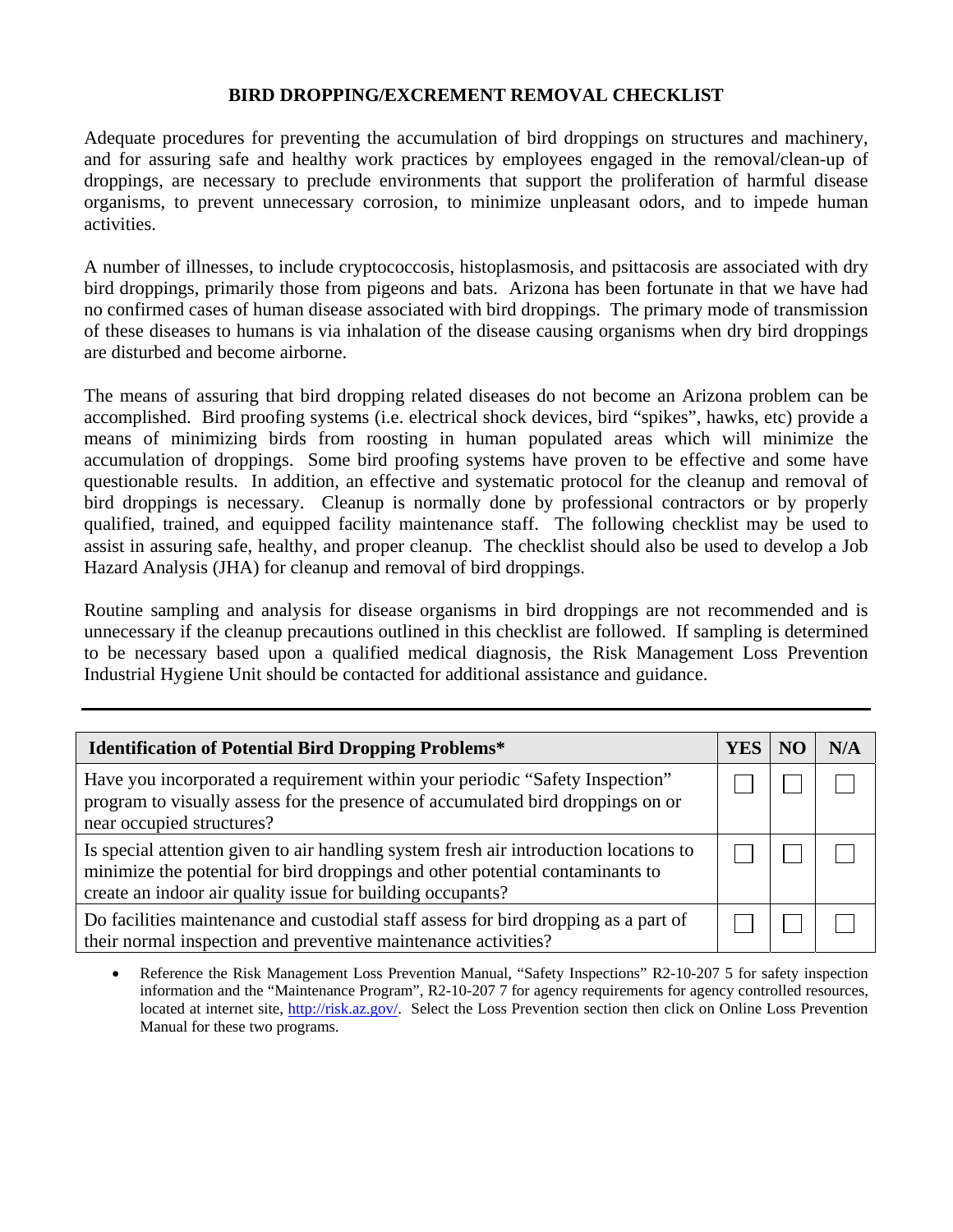## **BIRD DROPPING/EXCREMENT REMOVAL CHECKLIST**

| <b>Written Documentation **</b>                                                                       | <b>YES</b> | NG. | N/A |
|-------------------------------------------------------------------------------------------------------|------------|-----|-----|
| Has a Job Hazard Analysis (JHA) been developed for cleanup and removal of bird<br>droppings?          |            |     |     |
| Have affected employees been trained via the JHA?                                                     |            |     |     |
| Have affected employees been trained on the required items of personal protective<br>equipment (PPE)? |            |     |     |
| Has PPE training been documented as having been completed?                                            |            |     |     |
| Are affected employees included within the agency's respiratory protection<br>program?                |            |     |     |

• \*\* Reference the Risk Management Loss Prevention Manual section on Personal Protective Equipment and Job Hazard Analysis (R2-10-207 k) at internet site, <http://risk.az.gov/>and the section on Respiratory Protection (R2-10207 11I) at internet site, <http://risk.az.gov/>. Select the Loss Prevention section, click on Online Loss Prevention Manual then Industrial Hygiene for these two programs.

| <b>Employee Protection from Infective Organisms ***</b>                                                 | YES | N/A |
|---------------------------------------------------------------------------------------------------------|-----|-----|
| Are employees required to wear NIOSH approved HEPA filtered respirators<br>(minimally a N100 or N95)?   |     |     |
| Are employees required to wear protective eye protection (i.e. goggles)?                                |     |     |
| Are employees required to wear disposable coveralls, gloves, boots, and hats?                           |     |     |
| Are disposable items of PPE removed and placed into plastic bags prior to<br>respirators being removed? |     |     |
| Are goggles disinfected (a 10% bleach solution) after the work shift?                                   |     |     |

\*\*\* Note: The OSHA Hazard Communication Standard applies to this section and employees engaged in tasks involving the use of hazardous chemicals must be included within the scope of this program. Reference the Risk Management Loss Prevention Manual section on Hazard Communication (R2-10-207 11a) at internet site, <http://risk.az.gov/>. Select the Loss Prevention section, click on Online Loss Prevention Manual then Industrial Hygiene for this program.

| <b>Cleanup and Disposal Procedures ****</b>                                                                                                                                           | <b>YES</b> | NO | N/A |
|---------------------------------------------------------------------------------------------------------------------------------------------------------------------------------------|------------|----|-----|
| Is a low velocity water mist spray used to saturate accumulated droppings prior to<br>commencement of cleanup?                                                                        |            |    |     |
| Is bird excrement removal done only during other than normal building occupant<br>working hours, on weekends, or periods of minimal building usage?                                   |            |    |     |
| Is the air handling system for the building shut down and all affected fresh air<br>intakes sealed off prior to the work commencing?                                                  |            |    |     |
| Are barricades and signage used to keep the public away from the work area during<br>all operations?                                                                                  |            |    |     |
| Are bird droppings and contaminated disposable items of PPE placed into securely<br>closed double plastic bags and then placed into dumpsters for transport and landfill<br>disposal? |            |    |     |
| Are all tools used in the clean up procedure disinfected (10% bleach solution) after<br>the task has been completed?                                                                  |            |    |     |

\*\*\*\* Note: Simple hosing with water is normally adequate to remove small amounts of recently deposited droppings from sidewalks and pavement.)